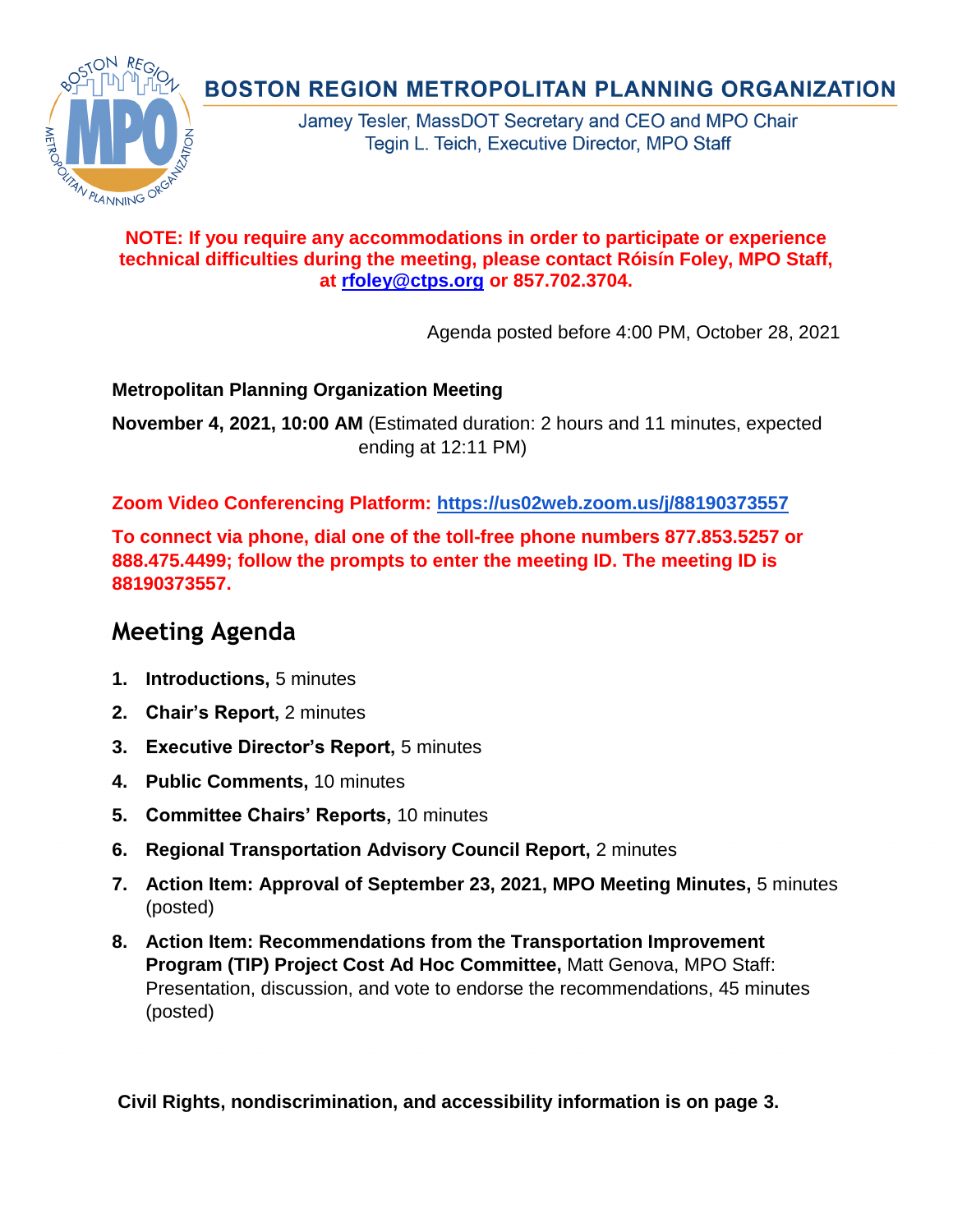- 
- **9. Informing the Big Ideas Behind the MPO's Scenario Planning Process,** Michelle Scott, MPO Staff: Presentation and discussion of scenario planning and feedback collected from focus groups to support the process, 45 minutes (to be posted)
- **10. Members' Items:** Reports and notices by MPO members, including regional concerns and local community issues, 2 minutes